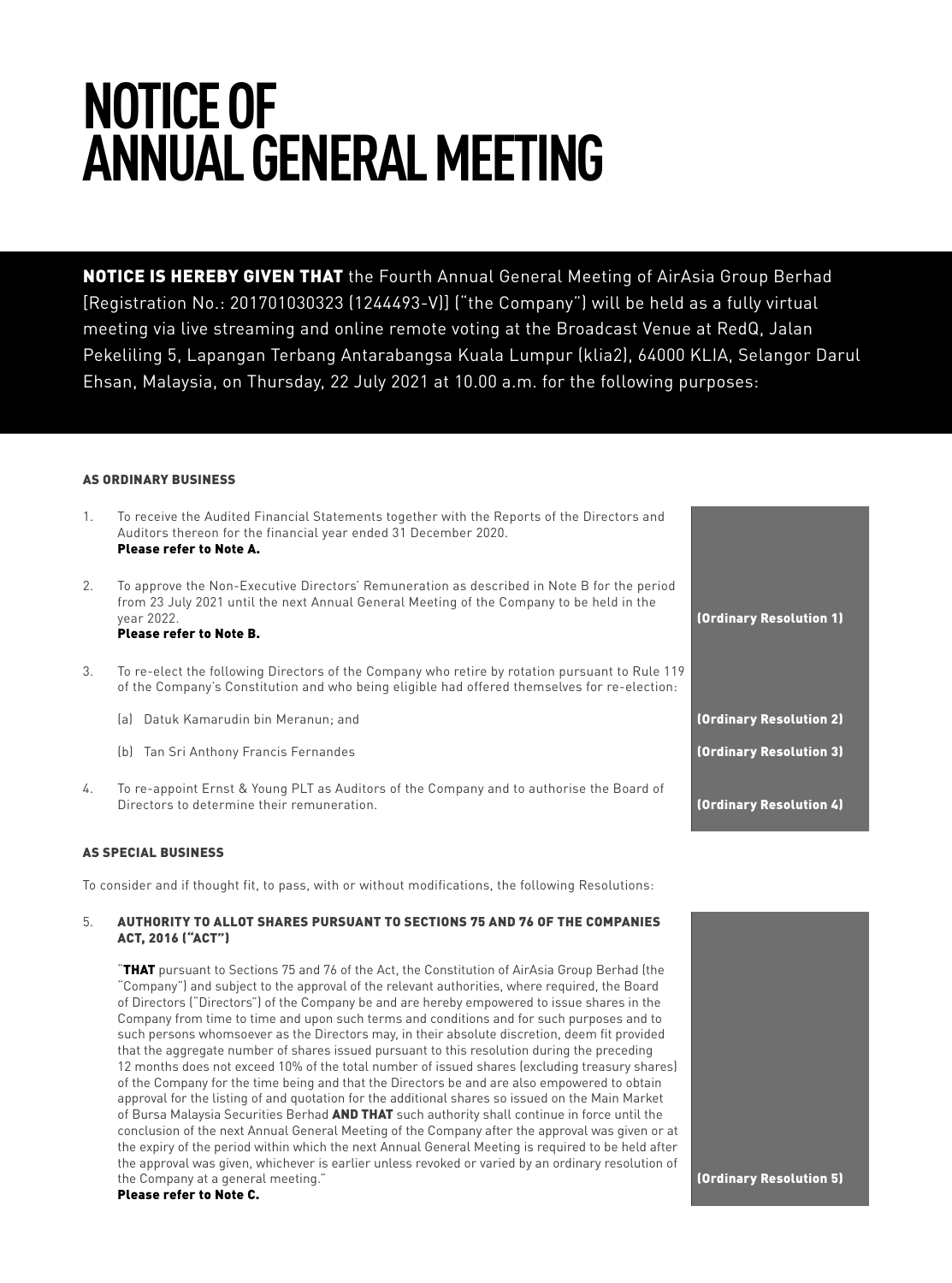# 6. PROPOSED RENEWAL OF EXISTING SHAREHOLDERS' MANDATE AND NEW SHAREHOLDERS' MANDATE FOR RECURRENT RELATED PARTY TRANSACTIONS OF A REVENUE OR TRADING NATURE ("PROPOSED MANDATE")

"THAT approval be and is hereby given for the renewal of existing shareholders' mandate and new shareholders' mandate for AirAsia Group Berhad ("the Company") to enter into recurrent related party transactions of a revenue or trading nature with the related parties ("Recurrent Related Party Transactions") as set out in Section 2.3 of the Circular to Shareholders dated 31 May 2021 ("Circular"), subject further to the following:

- i. the Recurrent Related Party Transactions are entered into in the ordinary course of business which are:
	- (a) necessary for the day-to-day operations;
	- (b) on normal commercial terms and transaction price which are not more favourable to the related parties than those generally available to the public;
	- (c) undertaken on arm's length basis; and
	- (d) not to the detriment of the minority shareholders of the Company;
- ii. the shareholders' mandate is subject to annual renewal and this shareholders' mandate shall only continue to be in full force until:
	- (a) the conclusion of the next Annual General Meeting ("AGM") of the Company following the AGM at which this shareholders' mandate is approved, at which time it will lapse, unless by an ordinary resolution passed at that AGM, such authority is renewed;
	- (b) the expiration of the period within which the next AGM after the date is required to be held pursuant to Section 340(2) of the Companies Act, 2016 ("Act") (but shall not extend to such extension as may be allowed pursuant to Section 340(4) of the Act); or
	- (c) revoked or varied by ordinary resolution passed by the shareholders of the Company in a general meeting of the Company,

whichever is the earliest.

**THAT** the Directors of the Company and/or any one of them be and are hereby authorised to complete and do all such acts and things and take all such steps and to execute all such transactions, deeds, agreements, arrangements and/or undertakings as the Directors in their discretion deem fit, necessary, expedient and/or appropriate in the best interest of the Company in order to implement, finalise and give full effect to the Recurrent Related Party Transactions with full powers to assent to any modifications, variations and/or amendments thereto.

AND THAT as the estimates given for the Recurrent Related Party Transactions specified in Section 2.3 of the Circular being provisional in nature, the Directors of the Company and/ or any one of them be and are hereby authorised to agree to the actual amount or amounts thereof provided always that such amount or amounts comply with the procedures set out in Section 2.6 of the Circular." Please refer to Note D.

(Ordinary Resolution 6)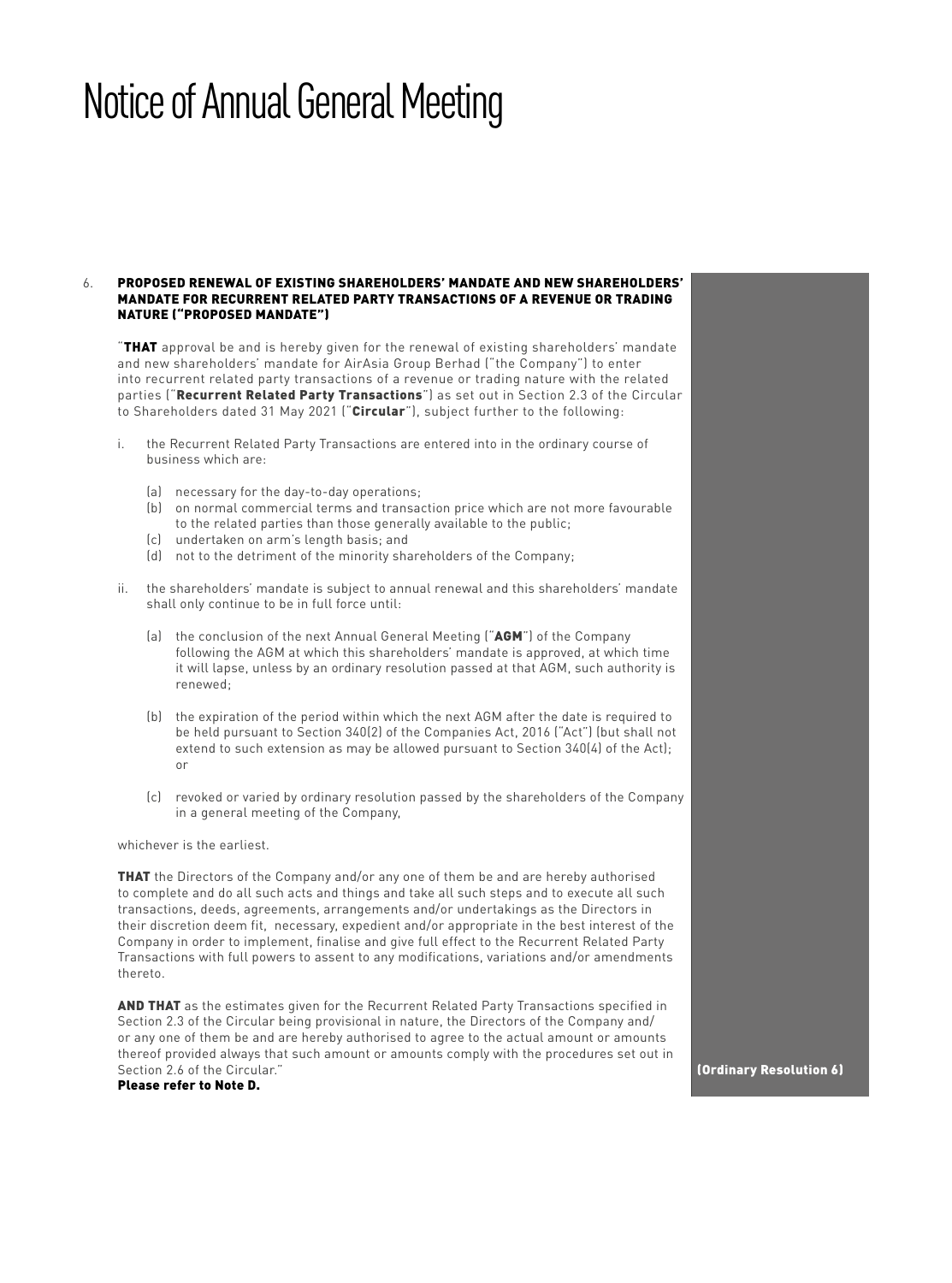# 7. PROPOSED RENEWAL OF SHARE BUY-BACK AUTHORITY OF AIRASIA GROUP BERHAD ("THE COMPANY")

"THAT subject always to the Companies Act, 2016 ("Act"), the Constitution of the Company, the Main Market Listing Requirements of Bursa Malaysia Securities Berhad ("Bursa Securities") ("Listing Requirements") and all other applicable laws, quidelines, rules and regulations, the Company be and is hereby authorised, to the fullest extent permitted by law, to purchase such number of issued shares in the Company as may be determined by the Board of Directors ("Directors") of the Company from time to time through Bursa Securities upon such terms and conditions as the Directors may deem fit and expedient in the best interest of the Company provided that:

- i. the aggregate number of issued shares in the Company ("Shares") purchased ("Purchased Shares") or held by the Company pursuant to this resolution does not exceed ten per cent (10%) of the total number of issued shares of the Company at any point in time; and
- ii. the maximum amount of funds to be allocated by the Company for the purpose of purchasing its Shares shall not exceed the amount of the retained profits of the Company at the time of the purchase,

# ("Proposed Share Buy-Back").

**THAT** the authority to facilitate the Proposed Share Buy-Back will commence immediately upon passing of this ordinary resolution and will continue to be in force until:

- a. the conclusion of the next Annual General Meeting ("AGM") of the Company, following at which time the authority shall lapse, unless the authority is renewed by ordinary resolution passed at that meeting, either unconditionally or subject to conditions; or
- b. the expiration of the period within which the next AGM of the Company is required by law to be held; or
- c. the authority is revoked or varied by ordinary resolution passed by the shareholders of the Company at a general meeting,

whichever occurs first, but shall not prejudice the completion of purchase(s) by the Company of its own Shares before the aforesaid expiry date and, in any event, in accordance with the provisions of the Act, Constitution of the Company, Listing Requirements and any applicable laws, rules, regulations, orders, guidelines and requirements issued by any relevant authorities.

**THAT** the Directors of the Company be and are hereby authorised, at their discretion, to deal with the Purchased Shares until all the Purchased Shares have been dealt with by the Directors in the following manner as may be permitted by the Act, Listing Requirements, applicable laws, rules, regulations, guidelines, requirements and/or orders of any relevant authorities for the time being in force:

- i. To cancel all or part of the Purchased Shares;
- ii. To retain all or part of the Purchased Shares as treasury shares;
- iii. To distribute all or part of the Purchased Shares as dividends to shareholders;
- iv. To resell all or part of the Purchased Shares on Bursa Securities in accordance with the relevant rules of Bursa Securities;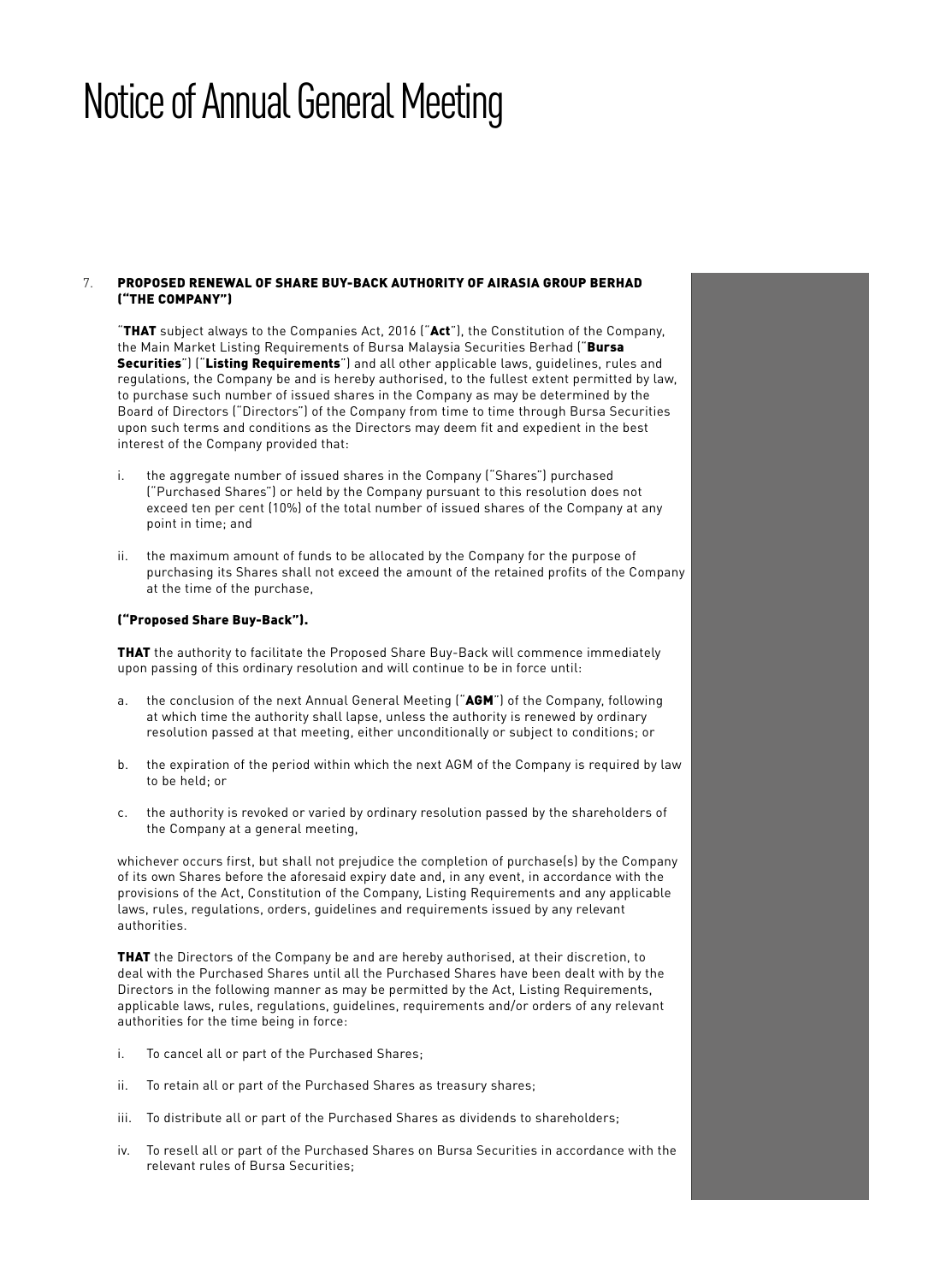- v. To transfer all or part of the Purchased Shares for the purposes of or under an employees' share scheme;
- vi. To transfer all or part of the Purchased Shares as purchase consideration; and/or
- vii. In any other manner as may be prescribed by applicable laws and/or regulations and guidelines applied from time to time by Bursa Securities, and/or any other relevant authority for the time being in force,

AND THAT the Directors of the Company be and are hereby authorised to take all such steps as are necessary or expedient (including without limitation, the opening and maintaining of central depository account(s) under the Securities Industry (Central Depositories) Act, 1991, and to enter into or execute, on behalf of the Company, any instrument, agreement and/or arrangement with any person, and with full power to assent to any condition, modification, variation and/or amendment as may be imposed by Bursa Securities or any relevant regulatory authority, and/or as may be required in the best interest of the Company and to take all such steps as the Directors may deem fit, necessary and expedient in the best interest of the Company in order to implement, finalise and give full effect to the purchase by the Company of its Shares." Please refer to Note E.

# OTHER ORDINARY BUSINESS

8. To transact any other business of which due notice shall have been given.

By Order of the Board

HARMINDER SINGH A/L JAILA SINGH (P.C. REG. NO. 201908001591) (LS0009855)

### REBECCA KONG SAY TSUI (P.C. REG. NO. 202008001003) (MAICSA 7039304)

Company Secretaries Selangor Darul Ehsan, Malaysia 31 May 2021

(Ordinary Resolution 7)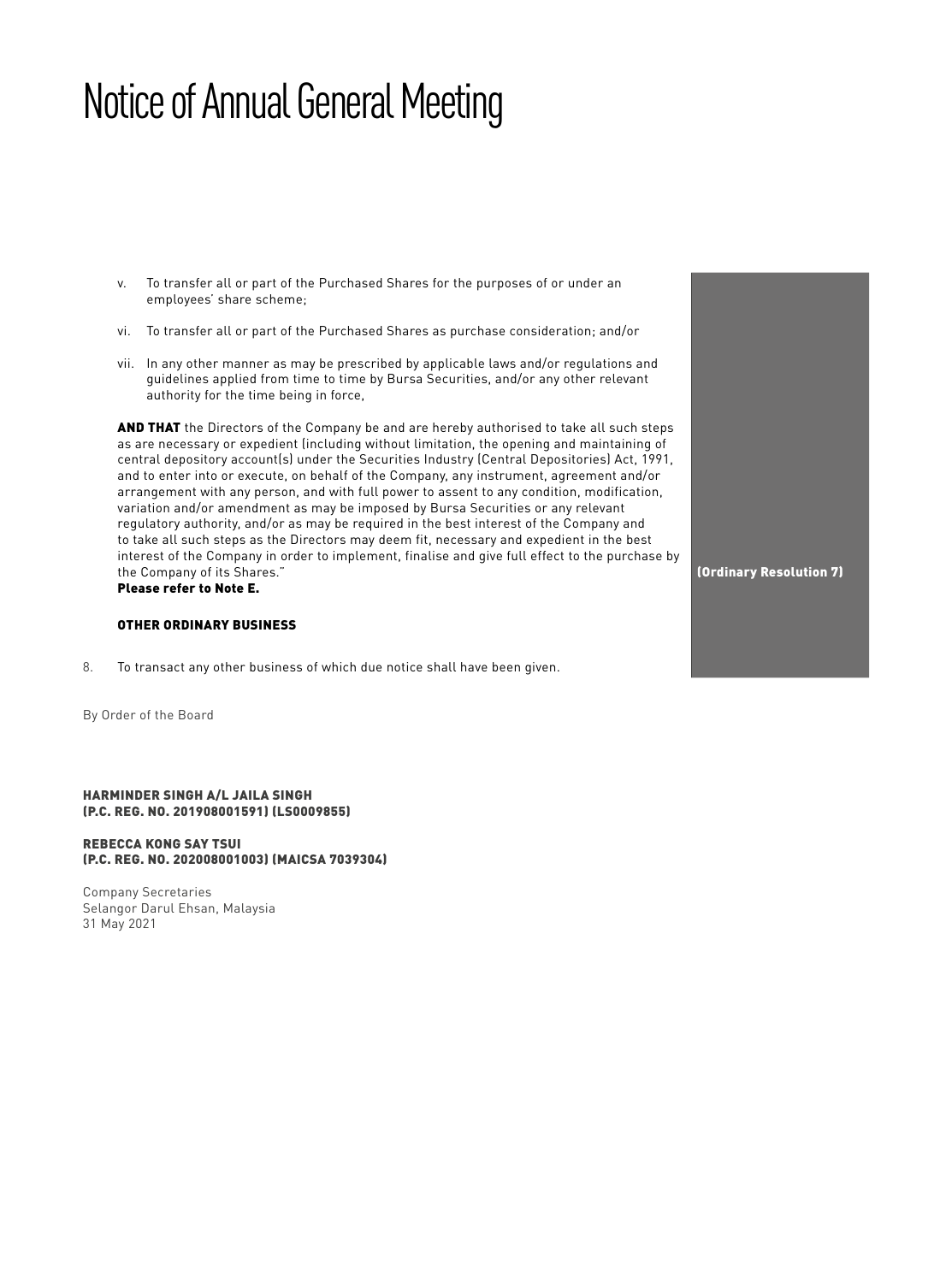# VIRTUAL AGM

- 1. As part of the measures taken by the Company to curb the spread of COVID-19 and taking into consideration the paramount safety and well-being of the members of the Company, the Fourth Annual General Meeting of the Company ("4th AGM") will be conducted as a fully virtual meeting via live streaming and online Remote Participation and Voting Facilities ("RPV") provided by Tricor Investor & Issuing House Services Sdn Bhd via its TIIH Online website at https://tiih.online. This is also in line with the revised Guidance Note on the Conduct of General Meetings for Listed Issuers issued by the Securities Commission Malaysia on 5 March 2021 (including any amendments that may be made from time to time) ("Guidance Note"). Please follow the procedures as set out in the **Administrative Note** which is available at the Company's website at www.airasia.com/aagbir.
- 2. The Broadcast Venue is strictly for the purpose of complying with Section 327(2) of the Companies Act, 2016 and Guidance Note which require the Chairperson of the meeting to be present at the main venue of the meeting together with essential individuals.
- Members and/or proxy(ies) and/or corporate representative(s) and/or attorneys WILL NOT BE ALLOWED to be physically present at the Broadcast Venue on the day of the 4th AGM, instead are to attend, speak (including posing questions to the Board of Directors via real time submission of typed texts) and vote (collectively, "participate") remotely at the 4th AGM via the RPV provided by Tricor Investor & Issuing House Services Sdn Bhd.

# NOTES ON APPOINTMENT OF PROXY

- 1. Pursuant to the Securities Industry (Central Depositories) (Foreign Ownership) Regulations 1996 and Rule 41(a) of the Company's Constitution, only those Foreigners (as defined in the Constitution) who hold shares up to the current prescribed foreign ownership limit of 45.0% of the total number of issued shares of the Company, on a first-in-time basis based on the Record of Depositors to be used for the forthcoming Annual General Meeting ("AGM" or "the Meeting"), shall be entitled to vote. A proxy appointed by a Foreigner not entitled to vote, will similarly not be entitled to vote. Consequently, all such disenfranchised voting rights shall be automatically vested in the Chairman of the AGM.
- 2. A member must be registered in the Record of Depositors at 5.00 p.m. on 13 July 2021 ("General Meeting Record of Depositors") in order to attend and vote at the Meeting. A depositor shall not be regarded as a member entitled to attend the Meeting and to speak and vote thereat unless his name appears in the General Meeting Record of Depositors. Any changes in the entries on the Record of Depositors after the abovementioned date and time shall be disregarded in determining the rights of any person to attend and vote at the Meeting.
- 3. A member entitled to attend and vote is entitled to appoint not more than two (2) proxies (or in the case of a corporation, to appoint a representative(s) in accordance with Section 333 of the Companies Act, 2016) to attend and vote in his stead. There shall be no restriction as to the qualification of the proxy(ies).
- 4. The Proxy Form in the case of an individual shall be signed by the appointor or his attorney, and in the case of a corporation, either under its common seal or under the hand of an officer or attorney duly authorised.
- 5. Where a member appoints two (2) proxies, the appointment shall be invalid unless he specifies the proportion of his shareholdings to be represented by each proxy.
- 6. Where a member of the Company is an exempt authorised nominee which holds ordinary shares in the Company for multiple beneficial owners in one securities account ("omnibus account"), there is no limit to the number of proxies which the exempt authorised nominee may appoint in respect of each omnibus account it holds.
- 7. The Proxy Form or other instruments of appointment shall not be treated as valid unless deposited at the Registered Office of the Company at RedQ, Jalan Pekeliling 5, Lapangan Terbang Antarabangsa Kuala Lumpur (klia2), 64000 KLIA Selangor, Malaysia or by electronic lodgement via the TIIH Online website at https://tiih.online not less than forty-eight (48) hours before the time set for holding the Meeting. Faxed copies of the duly executed form of proxy are not acceptable.
- 8. Pursuant to Paragraph 8.29A(1) of the Main Market Listing Requirements of Bursa Malaysia Securities Berhad, all resolutions set out in this Notice will be put to vote by way of poll.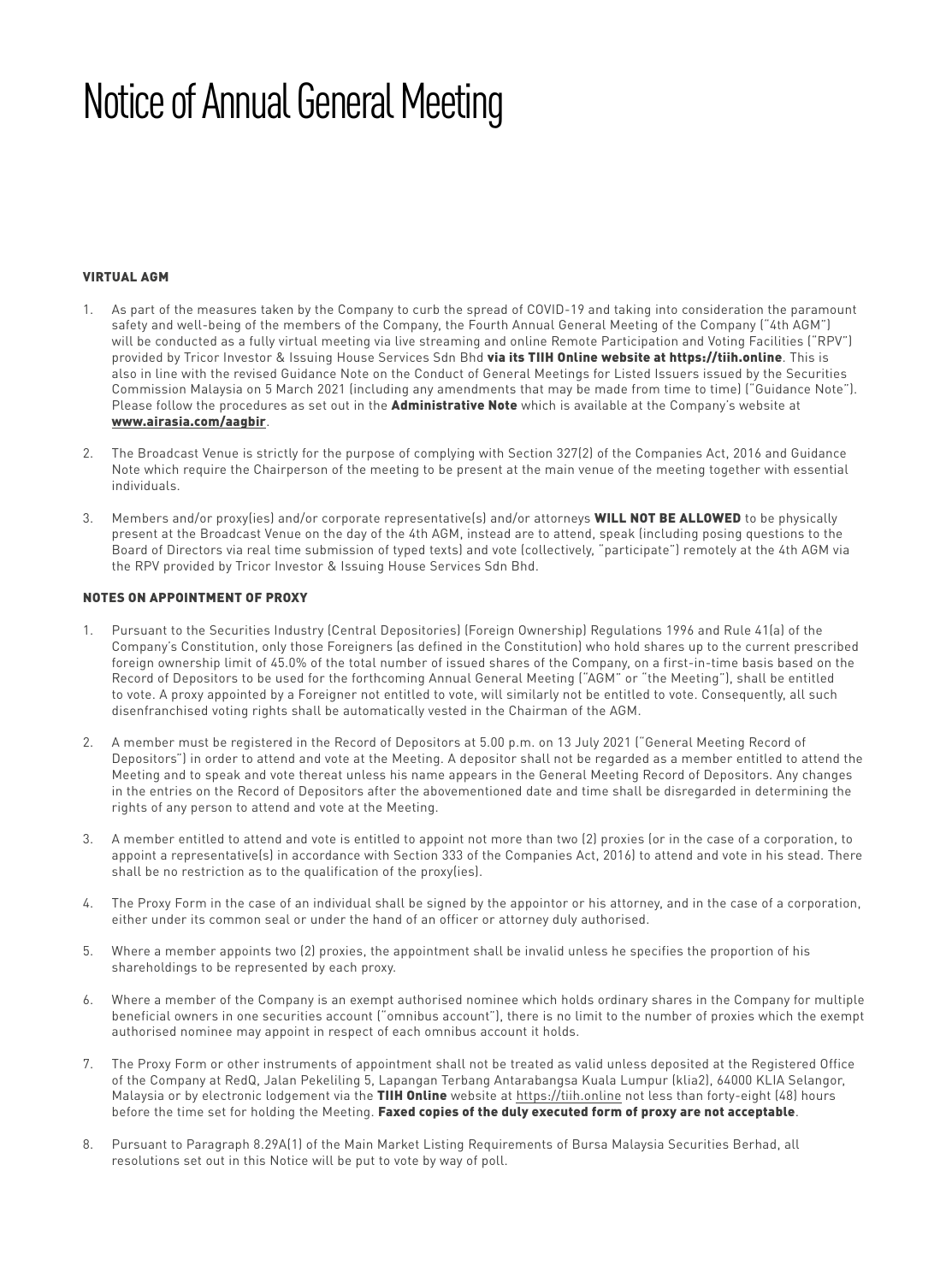9. By submitting an instrument appointing a proxy(ies) and/or representative(s) to attend, speak and vote at the AGM and/ or any adjournment thereof, a member of the Company (i) consents to the collection, use and disclosure of the member's personal data by the Company (or its agents) for the purpose of the processing and administration by the Company (or its agents) of proxies and representatives appointed for the AGM (including any adjournment thereof) and the preparation and compilation of the attendance lists, minutes and other documents relating to the AGM (including any adjournment thereof), and in order for the Company (or its agents) to comply with any applicable laws, listing rules, regulations and/or guidelines (collectively, the "Purposes"), (ii) warrants that where the member discloses the personal data of the member's proxy(ies) and/or representative(s) to the Company (or its agents), the member has obtained the prior consent of such proxy(ies) and/or representative(s) for the collection, use and disclosure by the Company (or its agents) of the personal data of such proxy(ies) and/or representative(s) for the Purposes, and (iii) agrees that the member will indemnify the Company in respect of any penalties, liabilities, claims, demands, losses and damages as a result of the member's breach of warranty.

# EXPLANATORY NOTES:

A. Audited Financial Statements together with the Reports of the Directors and Auditors thereon for the financial year ended 31 December 2020

 This Agenda item is meant for discussion only in accordance with Sections 248(2) and 340(1) of the Companies Act, 2016 ("the Act"). The audited financial statements do not require the formal approval of shareholders and hence, the matter will not be put forward for voting.

# B. To approve the Non-Executive Directors' Remuneration for the period from 23 July 2021 until the next Annual General Meeting ("AGM") of the Company to be held in the year 2022 (Ordinary Resolution 1)

 The Nomination and Remuneration Committee had recommended and the Board of Directors ("Directors") affirmed that the Non-Executive Directors' Remuneration for the period from 23 July 2021 until the next AGM of the Company to be held in the year 2022 shall remain unchanged as per the financial year ended 31 December 2020, as shown below:

| <b>Non-Executive Directors' Fees</b><br>per annuml | <b>Non-Executive Chairman</b><br>(RM) | <b>Per Non-Executive</b><br>Director/Per other<br><b>Committee Member</b><br>(RM) |
|----------------------------------------------------|---------------------------------------|-----------------------------------------------------------------------------------|
| <b>Board of Directors</b>                          | N/A                                   | 262.500                                                                           |
| <b>Audit Committee</b>                             | 75.000                                | 60.000                                                                            |
| Nomination and Remuneration Committee              | 55.000                                | 35,000                                                                            |
| <b>Safety Review Board</b>                         | 55,000                                | 35,000                                                                            |
| <b>Risk Management Committee</b>                   | 55,000                                | 35,000                                                                            |

| Non-Executive Directors' Benefits                     | <b>Board of Directors</b> | <b>Board Committees</b> |
|-------------------------------------------------------|---------------------------|-------------------------|
| (per attendance by each Director or committee member) | (RM)                      | (RM)                    |
| Meeting allowance                                     | 2.000                     | 2.000                   |

| <b>Other Non-Executive Directors' Benefits</b>                                                                      |            |
|---------------------------------------------------------------------------------------------------------------------|------------|
| Insurance premiums on medical coverage, and other claimable Up to a total amount of RM100,000 for all Non-Executive |            |
| expenses incurred in the course of carrying out their duties.                                                       | Directors. |

The shareholders' approval being sought under **Ordinary Resolution 1** is for the payment of the remuneration to the Non-Executive Directors of the Company for the period from 23 July 2021 up to the next AGM of the Company to be held in the year 2022 in accordance with the remuneration structure as set out above, and to authorise the Board of Directors to disburse the fees on a monthly basis.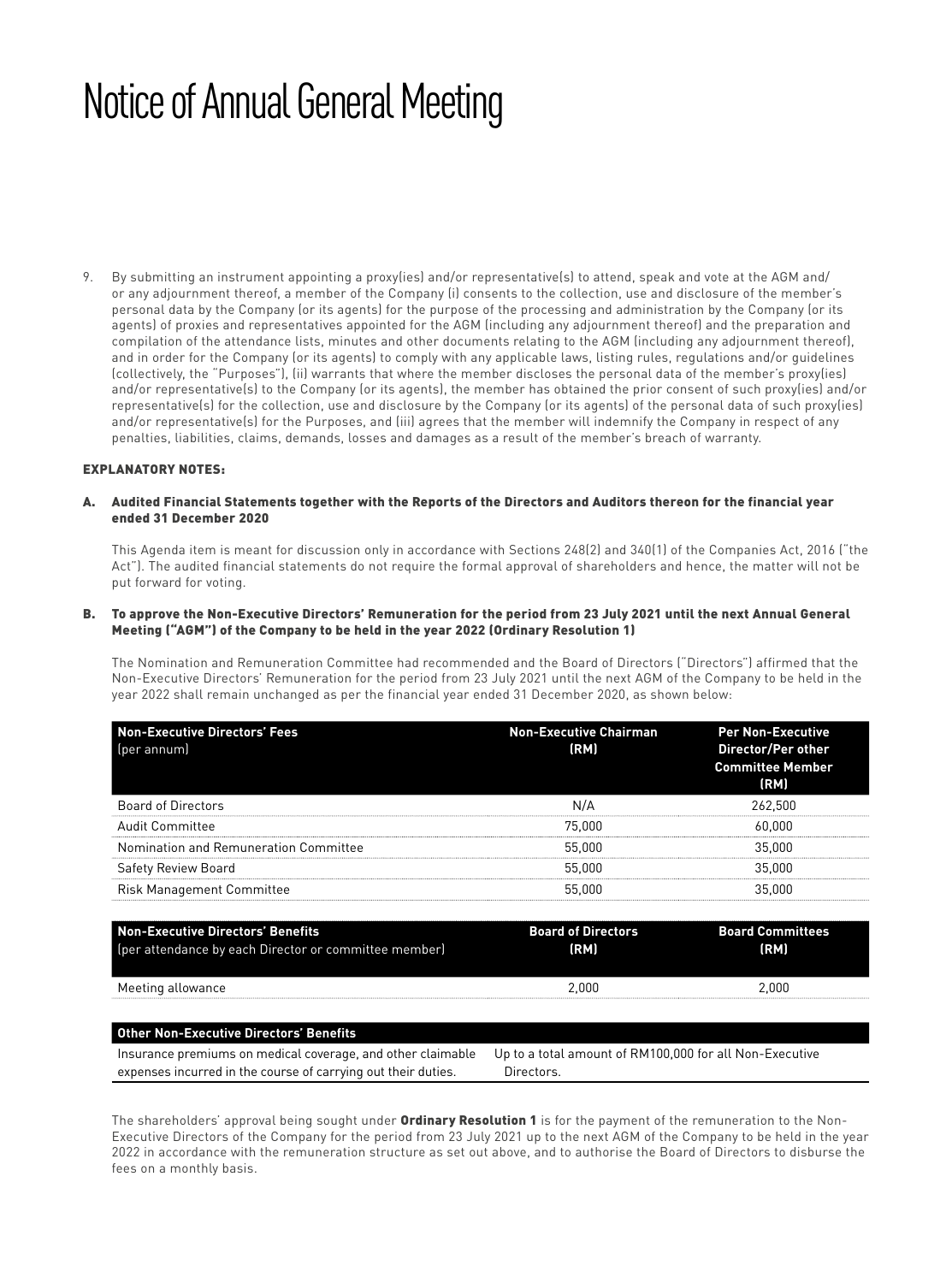In view of the significant impact of the COVID-19 pandemic and the difficult economic circumstances facing the aviation industry, the Non-Executive Directors of the Company had voluntarily offered to receive a 50% reduction in their fees for the period from 1 May 2020 up to the date of the forthcoming AGM and will continue with such reduction, subject to the shareholders' approval on the above-mentioned remuneration structure, until such time that the Company's financial performance improves significantly, or up to the next AGM of the Company, to be held in the year 2022, whichever is earlier.

# C. Authority to allot shares pursuant to Sections 75 and 76 of the Act (Ordinary Resolution 5)

 The Company had at its Third AGM held on 28 September 2020 ("3rd AGM") obtained its shareholders' approval on the general mandate for issuance of shares by the Company pursuant to Sections 75 and 76 of the Act as well as the Additional Temporary Relief Measures to listed corporations for COVID-19, issued by Bursa Malaysia Securities Berhad ("Bursa Securities") via its letter dated 16 April 2020 ("Additional Temporary Relief Measures"), for the Directors of the Company to issue ordinary shares in the Company at their discretion provided that the aggregate number of shares issued does not exceed 20% of the total number of issued shares (excluding treasury shares) of the Company at any point of time, inclusive of the extended utilisation period until 31 December 2021, unless revoked or varied by an ordinary resolution of the Company at a general meeting ("20% General Mandate").

 With effect from 1 January 2022, the 20% General Mandate will be reinstated to a 10% limit pursuant to the Additional Temporary Relief Measures and Paragraph 6.03 of the Main Market Listing Requirements ("MMLR") of Bursa Securities.

 As at the date of this Notice, the Company had raised approximately RM454.5 million through placement of shares from the 20% General Mandate pursuant to Sections 75 and 76 of the Act as granted at the 3rd AGM of the Company and empowered by Bursa Securities via the Additional Temporary Relief Measures. The details, purpose and utilisation of proceeds from the placement of shares pursuant to the 20% General Mandate are more particularly described in the Additional Compliance Information section of the Company's Annual Report 2020.

Ordinary Resolution 5 if passed, will empower the Directors of the Company authority to issue ordinary shares in the Company at their discretion without having to first convene another general meeting provided that the aggregate number of shares issued pursuant to this resolution during the preceding 12 months does not exceed 10% of the total number of issued shares (excluding treasury shares) of the Company at any point of time ("Proposed 10% General Mandate"). The authority for the Proposed 10% General Mandate will, unless revoked or varied by the Company in a general meeting, expire at the conclusion of the next AGM of the Company or the expiration of the period within which the next AGM of the Company is required by law to be held, whichever is earlier.

 The Proposed 10% General Mandate, if granted, will provide the flexibility to the Company for any future fund raising activities, including but not limited to further placing of shares for the purposes of funding future investment project(s), repayment of bank borrowing(s), working capital and/or acquisition(s), or such other application as the Directors may deem fit in the best interest of the Company, and thereby reducing administrative time and costs associated with the convening of additional shareholders' meeting(s).

### D. Proposed Renewal of Existing Shareholders' Mandate and New Shareholders' Mandate for Recurrent Related Party Transactions of a Revenue or Trading Nature ("Proposed Mandate") (Ordinary Resolution 6)

Ordinary Resolution 6, if passed, will allow the Group to enter into Recurrent Related Party Transactions of a revenue or trading nature pursuant to the provisions of the MMLR of Bursa Securities. Please refer to the Circular to Shareholders dated 31 May 2021 for further information.

### E. Proposed Renewal of Share Buy-Back Authority of the Company (Ordinary Resolution 7)

Ordinary Resolution 7, if passed, will empower the Company to purchase its own ordinary shares of up to 10% of the total number of issued shares of the Company through Bursa Securities as may be determined by the Directors of the Company at any time within the time stipulated by utilising the funds allocated out of the retained profits of the Company based on the latest audited financial statements and/or the latest management accounts (where applicable) available at the time of the purchase. Details of the Proposed Share Buy-Back are contained in the Statement to Shareholders dated 31 May 2021.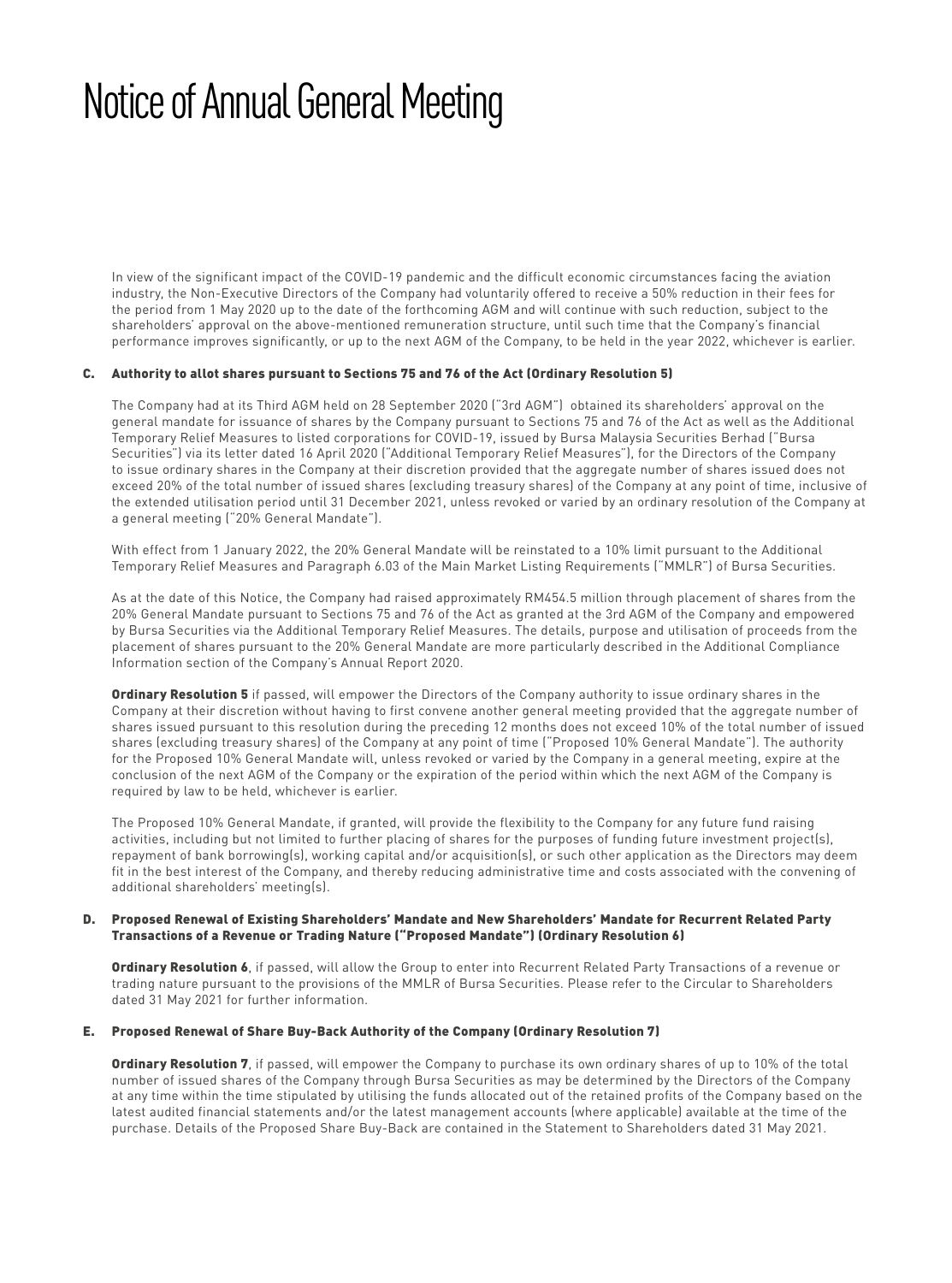# **FORM OF PROXY**



| I/We | <u> 1989 - John Stein, Amerikaansk politiker (* 1908)</u>                                                                                                                                                                      | NRIC No./Passport No./Co. No.: |                            |
|------|--------------------------------------------------------------------------------------------------------------------------------------------------------------------------------------------------------------------------------|--------------------------------|----------------------------|
|      | (FULL NAME AS PER NRIC/CERTIFICATE OF INCORPORATION IN BLOCK LETTERS)                                                                                                                                                          |                                | <b>[COMPULSORY]</b>        |
|      | $of$ $\overline{\phantom{a}}$                                                                                                                                                                                                  |                                |                            |
|      |                                                                                                                                                                                                                                | (FULL ADDRESS)                 |                            |
|      |                                                                                                                                                                                                                                |                                | , being a member of the    |
|      | <b>ICOMPULSORYI</b>                                                                                                                                                                                                            |                                |                            |
|      |                                                                                                                                                                                                                                |                                |                            |
|      |                                                                                                                                                                                                                                | (FULL NAME IN BLOCK LETTERS)   |                            |
|      | NRIC No./Passport No.: No.: New York No.: New York No.: New York No.: New York No.: New York No.: New York No.: New York No.: New York No.: New York No.: New York No.: New York No.: New York No.: New York No.: New York No. | of                             |                            |
|      | (COMPULSORY)                                                                                                                                                                                                                   |                                | (FULL ADDRESS)             |
|      |                                                                                                                                                                                                                                |                                |                            |
|      |                                                                                                                                                                                                                                | <b>[COMPULSORY]</b>            |                            |
|      |                                                                                                                                                                                                                                |                                |                            |
|      | (FULL NAME IN BLOCK LETTERS)                                                                                                                                                                                                   |                                | <i><b>[COMPULSORY]</b></i> |
| of   |                                                                                                                                                                                                                                |                                |                            |
|      |                                                                                                                                                                                                                                | (FULL ADDRESS)                 |                            |
|      |                                                                                                                                                                                                                                |                                |                            |
|      | <b>COMPULSORYL</b>                                                                                                                                                                                                             |                                |                            |

\*or failing him/her, the Chairman of the Meeting, as my/our proxy(ies) to vote in my/our name and on my/our behalf at the Fourth Annual General Meeting ("4th AGM") of the Company to be held as a fully virtual meeting via live streaming and online remote voting at the Broadcast Venue at RedQ, Jalan Pekeliling 5, Lapangan Terbang Antarabangsa Kuala Lumpur (klia2), 64000 KLIA, Selangor Darul Ehsan, Malaysia, on Thursday, 22 July 2021 at 10.00 a.m. and at any adjournment thereof, on the following resolutions referred to in the Notice of the 4th AGM, and to vote as indicated below:

| <b>AGENDA</b>                   |                                                                                                                                                                           |            |                |
|---------------------------------|---------------------------------------------------------------------------------------------------------------------------------------------------------------------------|------------|----------------|
| No. 1                           | To receive the Audited Financial Statements together with the Reports of the Directors and Auditors thereon for the<br>financial year ended 31 December 2020              |            |                |
| <b>Resolutions</b>              | <b>Description</b>                                                                                                                                                        | <b>FOR</b> | <b>AGAINST</b> |
| <b>Ordinary Business</b>        |                                                                                                                                                                           |            |                |
| Ordinary<br><b>Resolution 1</b> | To approve the Non-Executive Directors' Remuneration for the period from 23 July 2021 until the<br>next Annual General Meeting of the Company to be held in the year 2022 |            |                |
| Ordinary<br><b>Resolution 2</b> | To re-elect Datuk Kamarudin bin Meranun as a Director of the Company, who retires by rotation<br>pursuant to Rule 119 of the Company's Constitution                       |            |                |
| Ordinary<br><b>Resolution 3</b> | To re-elect Tan Sri Anthony Francis Fernandes as a Director of the Company, who retires by<br>rotation pursuant to Rule 119 of the Company's Constitution                 |            |                |
| Ordinary<br>Resolution 4        | To re-appoint Ernst & Young PLT as Auditors of the Company and to authorise the Board of<br>Directors to determine their remuneration                                     |            |                |
| <b>Special Business</b>         |                                                                                                                                                                           |            |                |
| Ordinary<br>Resolution 5        | Authority to allot shares pursuant to Sections 75 and 76 of the Companies Act, 2016                                                                                       |            |                |
| Ordinary<br>Resolution 6        | Proposed renewal of existing shareholders' mandate and new shareholders' mandate for<br>Recurrent Related Party Transactions of a revenue or trading nature               |            |                |
| Ordinary<br><b>Resolution 7</b> | Proposed Renewal of Share Buy-Back Authority of the Company                                                                                                               |            |                |

*(Please indicate with an "X" in the appropriate spaces how you wish your vote to be cast. If you do not do so, the proxy will vote or abstain from voting, as he/she thinks fit.)*

*\*Delete the words "or failing him/her, the Chairman of the Meeting" if not applicable.*

| No. of shares held:            |                    |                            |  |
|--------------------------------|--------------------|----------------------------|--|
| CDS Account No.:               |                    |                            |  |
| The proportion of my/our       |                    | No. of Shares   Percentage |  |
| holding to be represented by   | <b>First Proxy</b> |                            |  |
| my/our proxies are as follows: | Second Proxy       |                            |  |
| Date:                          |                    |                            |  |

*Signature(s) / Common Seal of Members(s)*

 $\overline{a}$ 

# **VIRTUAL AGM**

- 1. As part of the measures by the Company to curb the spread of COVID-19 and taking into consideration the paramount safety and well-being of the Company's shareholders, the 4th AGM of the Company will be conducted as a fully virtual meeting via live streaming and online Remote Participation and Voting Facilities ("RPV") provided by Tricor Investor & Issuing House Services Sdn Bhd via its **TIIH Online website at https://tiih.online**. This is also in line with the revised Guidance Note on the Conduct of General Meetings for Listed Issuers issued by the Securities Commission Malaysia on 5 March 2021 (including any amendments that may be made from time to time) ("Guidance Note"). Please follow the procedures as set out in the **Administrative Note** which is available at the Company's website at **www.airasia.com/aagbir**.
- 2. The Broadcast Venue is strictly for the purpose of complying with Section 327(2) of the Companies Act, 2016 and Guidance Note which require the Chairperson of the meeting to be present at the main venue of the meeting together with essential individuals.
- 3. Members and/or proxy(ies) and/or corporate representative(s) and/or attorneys **WILL NOT BE ALLOWED** to be physically present at the Broadcast Venue on the day of the 4th AGM, instead are to attend, speak (including posing questions to the Board of Directors via real time submission of typed texts) and vote (collectively, "participate") remotely at the 4th AGM via the RPV provided by Tricor Investor & Issuing House Services Sdn Bhd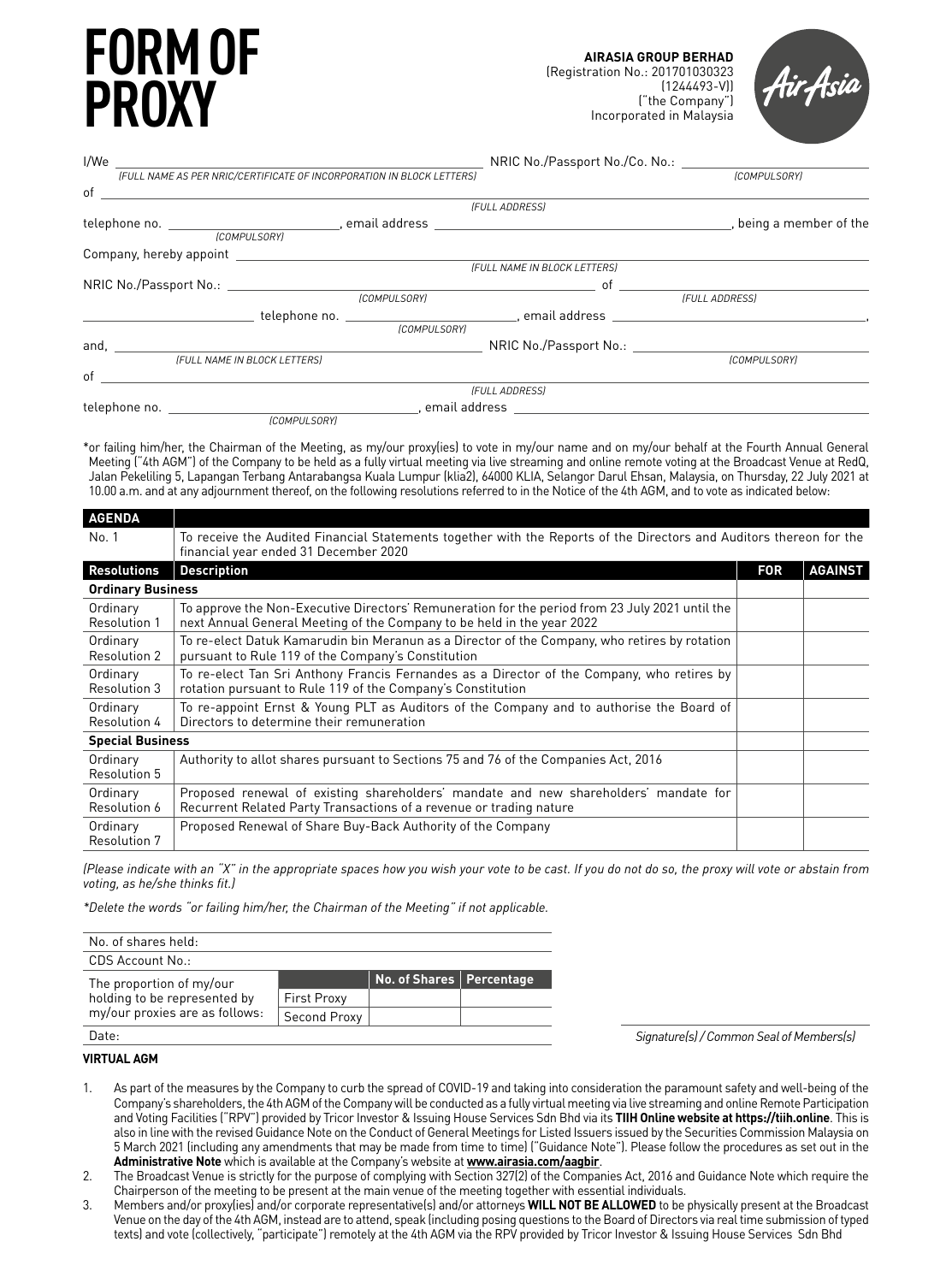#### **Notes to Form of Proxy**

- 1. Pursuant to the Securities Industry (Central Depositories) (Foreign Ownership) Regulations 1996 and Rule 41(a) of the Company's Constitution, only those Foreigners (as defined in the Constitution) who hold shares up to the current prescribed foreign ownership limit of 45.0% of the total number of issued shares of the Company, on a first-in-time basis based on the Record of Depositors to be used for the forthcoming Annual General Meeting ("AGM" or "the Meeting"), shall be entitled to vote. A proxy appointed by a Foreigner not entitled to vote, will similarly not be entitled to vote. Consequently, all such disenfranchised voting rights shall be automatically vested in the Chairman of the AGM.
- 2. A member must be registered in the Record of Depositors at 5.00 p.m. on 13 July 2021 ("General Meeting Record of Depositors") in order to attend and vote at the Meeting. A depositor shall not be regarded as a member entitled to attend the Meeting and to speak and vote thereat unless his name appears in the General Meeting Record of Depositors. Any changes in the entries on the Record of Depositors after the abovementioned date and time shall be disregarded in determining the rights of any person to attend and vote at the Meeting.
- 3. A member entitled to attend and vote is entitled to appoint not more than two (2) proxies (or in the case of a corporation, to appoint a representative(s) in accordance with Section 333 of the Companies Act, 2016) to attend

and vote in his stead. There shall be no restriction as to the qualification of the proxy(ies).

- 4. The Proxy Form in the case of an individual shall be signed by the appointor or his attorney, and in the case of a corporation, either under its common seal or under the hand of an officer or attorney duly authorised.
- 5. Where a member appoints two (2) proxies, the appointment shall be invalid unless he specifies the proportion of his shareholdings to be represented by each proxy.
- 6. Where a member of the Company is an exempt authorised nominee which holds ordinary shares in the Company for multiple beneficial owners in one securities account ("omnibus account"), there is no limit to the number of proxies which the exempt authorised nominee may appoint in respect of each omnibus account it holds.
- 7. The Proxy Form or other instruments of appointment shall not be treated as valid unless deposited at the Registered Office of the Company at RedQ, Jalan Pekeliling 5, Lapangan Terbang Antarabangsa Kuala Lumpur (klia2), 64000 KLIA Selangor, Malaysia or by electronic lodgement via the **TIIH Online** website at https://tiih.online not less than forty-eight (48) hours before the time set for holding the Meeting. **Faxed copies of the duly executed form of proxy are not acceptable.**
- 8. Pursuant to Paragraph 8.29A(1) of the Main Market Listing Requirements of Bursa Malaysia Securities Berhad, all resolutions set out in this Notice will be put to vote by way of poll.

#### **Personal data privacy notice:**

By submitting an instrument appointing a proxy(ies) and/or representative(s) to attend, speak and vote at the AGM and/ or any adjournment thereof, a member of the Company (i) consents to the collection, use and disclosure of the member's personal data by the Company (or its agents) for the purpose of the processing and administration by the Company (or its agents) of proxies and representatives appointed for the AGM (including any adjournment thereof) and the preparation and compilation of the attendance lists, minutes and other documents relating to the AGM (including any adjournment thereof), and in order for the Company (or its agents) to comply with all applicable laws, listing rules, regulations and/or guidelines (collectively, the "Purposes"), (ii) warrants that where the member discloses the personal data of the member's proxy(ies) and/or representative(s) to the Company (or its agents), the member has obtained the prior consent of such proxy(ies) and/ or representative(s) for the collection, use and disclosure by the Company (or its agents) of the personal data of such proxy(ies) and/or representative(s) for the Purposes, and (iii) agrees that the member will fully and wholly indemnify the Company on full indemnity basis (whether demanded or not) in respect of penalties, liabilities, claims, demands, losses and damages as a result of the member's breach of the warranty.

#### (Please fold here)

Affix **STAMP** 

# The Company Secretaries **AIRASIA GROUP BERHAD**  [Registration No.: 201701030323 (1244493-V)]

RedQ, Jalan Pekeliling 5 Lapangan Terbang Antarabangsa Kuala Lumpur (klia2), 64000 KLIA Selangor Darul Ehsan, Malaysia

\_\_\_\_\_\_\_\_\_\_\_\_\_\_\_\_\_\_\_\_\_\_\_\_\_\_\_\_\_\_\_\_\_\_\_\_\_\_

(Please fold here)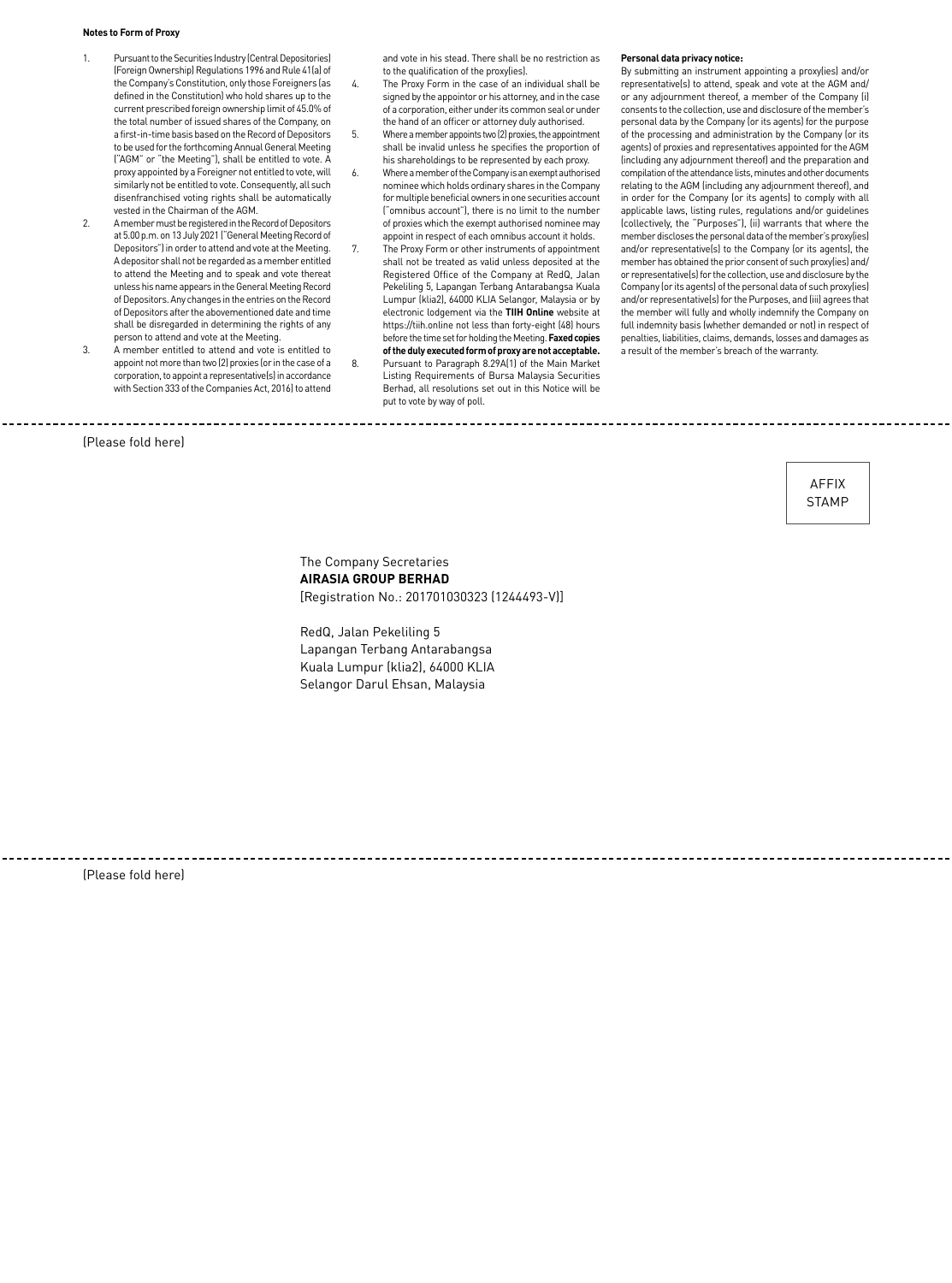# **ADMINISTRATIVE NOTE FOURTH ANNUAL GENERAL MEETING OF AIRASIA GROUP BERHAD**

| <b>Date</b> | : Thursday, 22 July 2021                           |
|-------------|----------------------------------------------------|
| <b>Time</b> | $: 10.00$ a.m.                                     |
|             | Broadcast Venue: RedQ, Jalan Pekeliling 5          |
|             | Lapangan Terbang Antarabangsa Kuala Lumpur (klia2) |
|             | <b>64000 KLIA</b>                                  |
|             | Selangor Darul Ehsan, Malaysia                     |
|             | Meeting Platform: https://tiih.online              |

### MODE OF MEETING

As part of the measures taken by AirAsia Group Berhad ("AAGB" or the "Company") to curb the spread of COVID-19 and taking into consideration the paramount safety and well-being of the members of the Company, the Fourth Annual General Meeting ("AGM") of the Company will be held as a fully virtual meeting via live streaming and online remote voting from the Broadcast Venue above. This is also in line with the revised Guidance Note on the Conduct of General Meetings for Listed Issuers issued by the Securities Commission Malaysia on 5 March 2021 (including any amendments that may be made from time to time) ("Guidance Note").

The Broadcast Venue is strictly for the purpose of complying with Section 327(2) of the Companies Act, 2016 and Guidance Note which require the Chairperson of the meeting to be present at the main venue of the meeting together with essential individuals.

# REMOTE PARTICIPATION AND VOTING FACILITIES ("RPV")

Members and/or proxy(ies) and/or corporate representative(s) and/or attorney(s) **WILL NOT BE ALLOWED** to be physically present at the Broadcast Venue on the day of the AGM, instead are to attend, speak (including posing questions to the Board of Directors ("Board") via real time submission of typed texts) and vote (collectively, "participate") remotely at the AGM via the RPV provided by Tricor Investor & Issuing House Services Sdn Bhd via its **TIIH Online** website at https://tiih.online.

Members who appoint proxies to participate at the AGM via RPV must ensure that the duly executed Form of Proxy is deposited in a hard copy form at the registered office of the Company at RedQ, Jalan Pekeliling 5, Lapangan Terbang Antarabangsa Kuala Lumpur (klia2), 64000 KLIA Selangor, Malaysia ("Registered Office") or by electronic lodgement via **TIIH Online** website at https://tiih.online not later than **10.00 a.m. on Tuesday, 20 July 2021. Faxed copies of the duly executed form of proxy are not acceptable**.

Authorised representatives of corporate members must deposit their original or duly certified certificate of appointment of authorised representative at the Registered Office not later than 10.00 a.m. on Tuesday, 20 July 2021 to participate via RPV at the AGM.

Attorneys appointed by power of attorney are to deposit their power of attorney at the Registered Office not later than 10.00 a.m. on Tuesday, 20 July 2021 to participate via RPV at the AGM.

### **A member who has appointed a proxy or authorised representative or attorney to participate in the AGM via RPV must request his/her proxy or authorised representative or attorney to register himself/herself for RPV at the TIIH Online website at https://tiih.online.**

As the AGM of AAGB is a fully virtual meeting, members who are unable to participate in this AGM may appoint the Chairman of the meeting as his/her proxy and indicate the voting instructions in the Form of Proxy.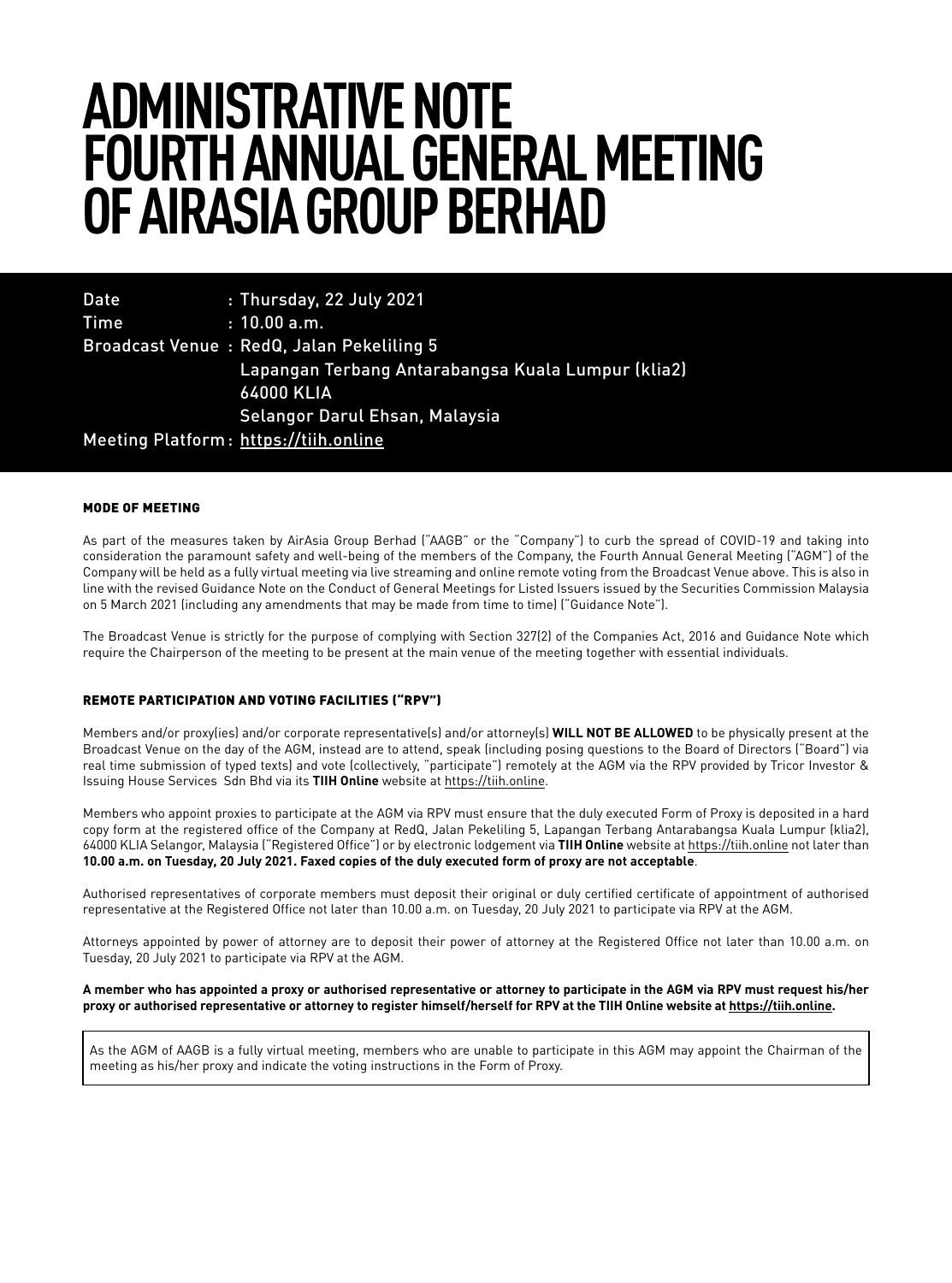# PROCEDURES FOR REMOTE PARTICIPATION AND VOTING VIA RPV

Members/proxies/corporate representatives/attorneys who wish to participate remotely at the AGM using the RPV are to follow the requirements and procedures as summarised below:

|     | <b>Procedure</b>                                 | <b>Action</b>                                                                                                                                                                                                                                                                                                                                                                                                                                                                                                                                                                                                                                                                                                                                                                                                                                                                                                                                                                                                                                                                                                                                                             |
|-----|--------------------------------------------------|---------------------------------------------------------------------------------------------------------------------------------------------------------------------------------------------------------------------------------------------------------------------------------------------------------------------------------------------------------------------------------------------------------------------------------------------------------------------------------------------------------------------------------------------------------------------------------------------------------------------------------------------------------------------------------------------------------------------------------------------------------------------------------------------------------------------------------------------------------------------------------------------------------------------------------------------------------------------------------------------------------------------------------------------------------------------------------------------------------------------------------------------------------------------------|
|     | BEFORE THE DAY OF AGM                            |                                                                                                                                                                                                                                                                                                                                                                                                                                                                                                                                                                                                                                                                                                                                                                                                                                                                                                                                                                                                                                                                                                                                                                           |
| (a) | Register as a user<br>with TIIH Online           | Using your computer, access the website at https://tiih.online. Register as a user under "e-Services"<br>$\bullet$<br>select "Create Account by Individual Holder". Refer to the tutorial quide posted on the homepage for<br>assistance.<br>Registration as a user will be approved within one (1) working day and you will be notified via e-mail.<br>$\bullet$<br>If you are already a user with TIIH Online, you are not required to register again. You will receive an<br>e-mail to notify you that the remote participation is available for registration at TIIH Online.                                                                                                                                                                                                                                                                                                                                                                                                                                                                                                                                                                                          |
| (b) | Submit your<br>request to attend<br>AGM remotely | Registration is open from 10.00 a.m. on Monday, 31 May 2021 until the day of the AGM on Thursday,<br>$\bullet$<br>22 July 2021. Member(s) or proxy(ies) or corporate representative(s) or attorney(s) are required to pre-<br>register their attendance for the AGM to ascertain their eligibility to participate at the AGM using the RPV.<br>Login with your user ID and password and select the corporate event: "(REGISTRATION) AAGB 4TH AGM".<br>Read and agree to the Terms & Conditions and confirm the Declaration.<br>$\bullet$<br>Select "Register for Remote Participation and Voting".<br>$\bullet$<br>Review your registration and proceed to register.<br>$\bullet$<br>System will send an e-mail to notify that your registration for remote participation is received and will<br>be verified.<br>After verification of your registration against the General Meeting Record of Depositors as at<br>13 July 2021, the system will send you an e-mail after 20 July 2021 to approve or reject your<br>registration for remote participation.<br>(Note: Please allow sufficient time for approval of new user of TIIH Online and registration for the RPV). |
|     |                                                  | ON THE DAY OF THE AGM (THURSDAY, 22 JULY 2021)                                                                                                                                                                                                                                                                                                                                                                                                                                                                                                                                                                                                                                                                                                                                                                                                                                                                                                                                                                                                                                                                                                                            |
| (c) | Login to TIIH Online                             | Login with your user ID and password for remote participation at the AGM at any time from 9.00 a.m.,<br>$\bullet$<br>i.e. one (1) hour before the commencement of the AGM on Thursday, 22 July 2021 at 10.00 a.m.                                                                                                                                                                                                                                                                                                                                                                                                                                                                                                                                                                                                                                                                                                                                                                                                                                                                                                                                                         |
| (d) | Participate through<br>Live Streaming            | Select the corporate event: "(LIVE STREAM MEETING) AAGB 4TH AGM" to engage in the proceedings<br>$\bullet$<br>of the AGM remotely.<br>If you have any question for the Chairman/Board, you may use the query box to transmit your question.<br>$\bullet$<br>The Chairman/Board will endeavour to respond to questions submitted by remote participants during<br>the AGM. If there is time constraint, the responses will be e-mailed to you earliest possible, after the<br>AGM.                                                                                                                                                                                                                                                                                                                                                                                                                                                                                                                                                                                                                                                                                         |
| (e) | Online<br>Remote<br>Voting                       | Voting session commences from 10.00 a.m. on Thursday, 22 July 2021 until a time when the Chairman<br>$\bullet$<br>announces the completion of the voting session of the AGM.<br>Select the corporate event: "(REMOTE VOTING) AAGB 4TH AGM" or if you are on the live stream<br>$\bullet$<br>meeting page, you can select the "GO TO REMOTE VOTING PAGE" button below the Query Box.<br>Read and agree to the Terms & Conditions and confirm the Declaration.<br>$\bullet$<br>Select the CDS account that represents your shareholdings.<br>$\bullet$<br>Indicate your votes for the resolutions that are tabled for voting.<br>٠<br>Confirm and submit your votes.                                                                                                                                                                                                                                                                                                                                                                                                                                                                                                        |
| (f) | End of remote<br>participation                   | Upon the announcement by the Chairman on the closure of the AGM, the live streaming will end.<br>$\bullet$                                                                                                                                                                                                                                                                                                                                                                                                                                                                                                                                                                                                                                                                                                                                                                                                                                                                                                                                                                                                                                                                |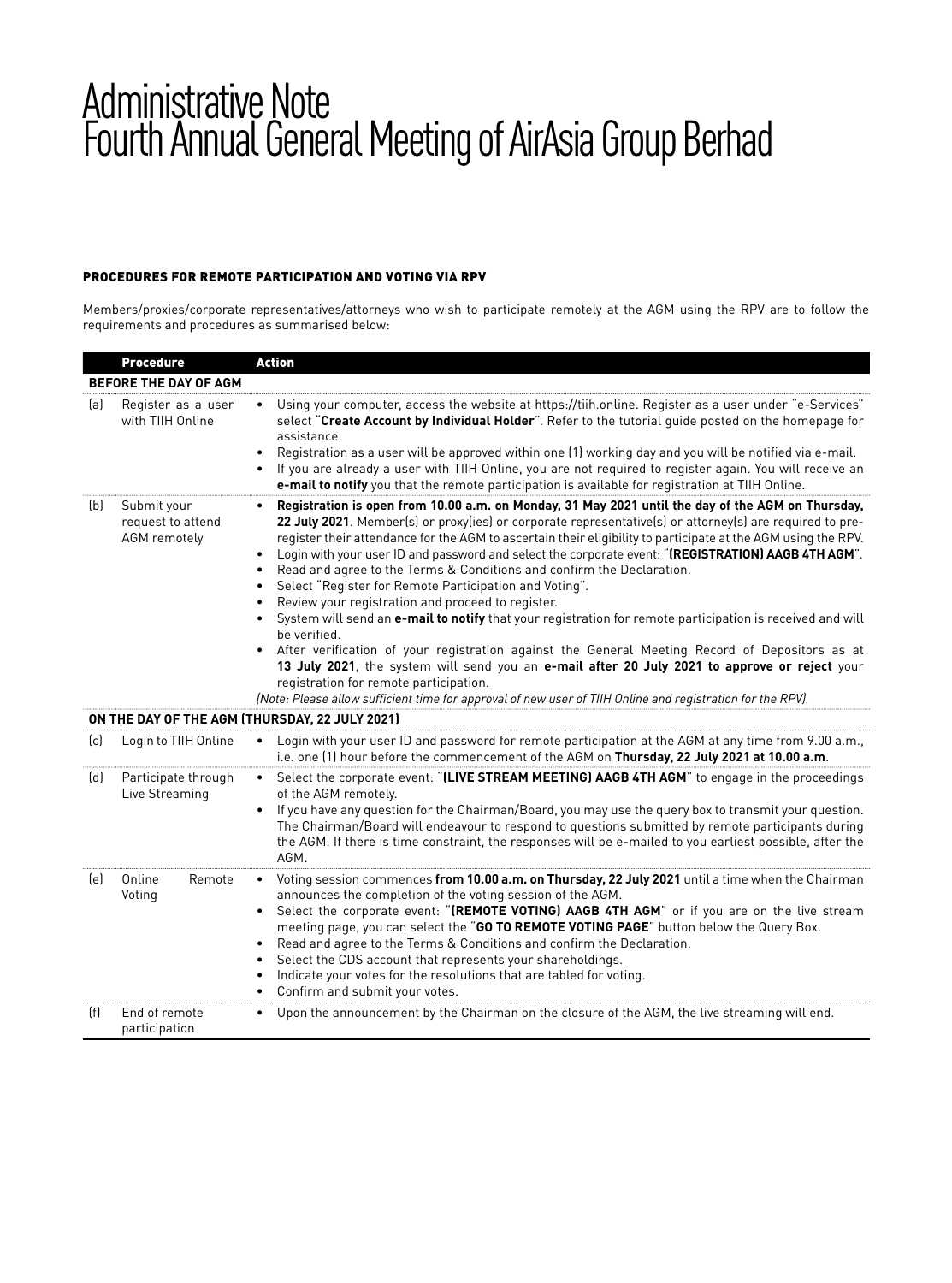# Note to users of the RPV:

- 1. Should your application to join the AGM be approved, we will make available to you the rights to join the live streamed meeting and to vote remotely. Your login to TIIH Online on the day of the AGM will indicate your presence at the virtual meeting.
- 2. The quality of your connection to the live broadcast is dependent on the bandwidth and stability of the internet at your location and the device you use.
- 3. In the event you encounter any issues with logging-in, connection to the live streamed meeting or online voting, kindly call the Tricor Help Line at 011-40805616 / 011-40803168 / 011-40803169 / 011-40803170 or e-mail to tiih.online@my.tricorglobal.com for assistance.

### NO DOOR GIFT/FOOD VOUCHER

There will be **no distribution of door gifts or food vouchers** for the AGM as the meeting is conducted on a fully virtual basis.

We would like to thank our members for your kind cooperation and understanding during these challenging times.

### GENERAL MEETING RECORD OF DEPOSITORS ("ROD")

• Only a depositor whose name appears on the **ROD as at 13 July 2021** shall be entitled to attend, speak and vote remotely or appoint proxies to attend and/or vote remotely on his/her behalf at the AGM.

### APPOINTMENT OF PROXY / CORPORATE REPRESENTATIVES / ATTORNEYS

- The AGM will be held as a fully virtual meeting via live streaming and online remote voting from the Broadcast Venue, if you are unable to attend the AGM via RPV on Thursday, 22 July 2021, you may appoint the Chairman of the meeting as proxy and indicate the voting instructions in the Form of Proxy.
- Accordingly, the Form of Proxy and/or document relating to the appointment of proxy/corporate representative/attorney for the AGM whether in hard copy or by electronic means shall be deposited or submitted in the following manner not later than **10.00 a.m. on Tuesday, 20 July 2021**.

### **(i) In Hard Copy:**

 By hand or post to the Registered Office of the Company at RedQ, Jalan Pekeliling 5, Lapangan Terbang Antarabangsa Kuala Lumpur (klia2), 64000 KLIA Selangor, Malaysia not less than forty-eight (48) hours before the time appointed for holding the AGM or any adjournment thereof, otherwise the Form of Proxy shall not be treated as valid.

### **(ii) By Electronic Form:**

 All members have the option to submit the Form of Proxy electronically via TIIH Online and the steps to submit are summarised below:

|     | <b>Procedure</b>                       | Action                                                                                                                                                                                                                                                                                                                                                                                                                                                       |
|-----|----------------------------------------|--------------------------------------------------------------------------------------------------------------------------------------------------------------------------------------------------------------------------------------------------------------------------------------------------------------------------------------------------------------------------------------------------------------------------------------------------------------|
|     | <b>Steps for Individual Members</b>    |                                                                                                                                                                                                                                                                                                                                                                                                                                                              |
| (a) | Register as a User<br>with TIIH Online | • Using your computer, please access the website at https://tiih.online. Register as a user<br>under the "e-Services" select "Create Account by Individual Holder". Please do refer to the<br>tutorial guide posted on the homepage for assistance.<br>• Registration as a user will be approved within one (1) working day and you will be notified via<br>e-mail.<br>• If you are already a user with TIIH Online, you are not required to register again. |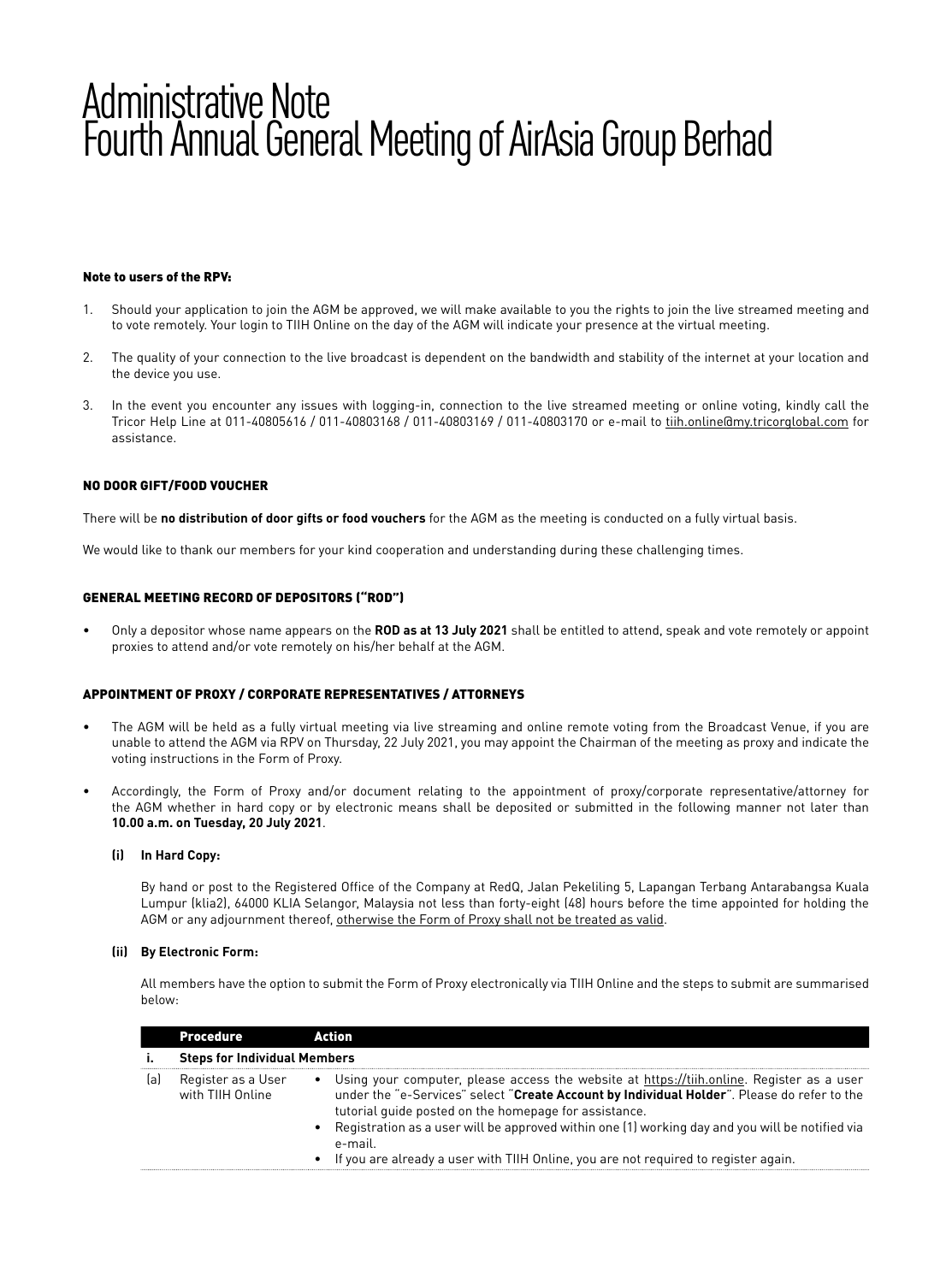|     | <b>Procedure</b>                               | <b>Action</b>                                                                                                                                                                                                                                                                                                                                                                                                                                                                                                                                                                                                                                                                                                                                                                                                                                                      |
|-----|------------------------------------------------|--------------------------------------------------------------------------------------------------------------------------------------------------------------------------------------------------------------------------------------------------------------------------------------------------------------------------------------------------------------------------------------------------------------------------------------------------------------------------------------------------------------------------------------------------------------------------------------------------------------------------------------------------------------------------------------------------------------------------------------------------------------------------------------------------------------------------------------------------------------------|
| (b) | Proceed with<br>submission<br>of Form of Proxy | • After the release of the Notice of AGM by the Company, login with your user name (i.e. email<br>address) and password.<br>Select the corporate event: "AAGB 4TH AGM - Submission of Proxy Form".<br>٠<br>Read and agree to the Terms & Conditions and confirm the Declaration.<br>Insert your CDS account number and indicate the number of shares for your proxy(s) to vote<br>on your behalf.<br>Appoint your proxy(s) and insert the required details of your proxy(s) or appoint the Chairman<br>$\bullet$<br>of the meeting as your proxy.<br>Indicate your voting instructions for the resolutions that are tabled for voting - FOR or<br>٠<br>AGAINST, otherwise your proxy will decide your vote.<br>Review and confirm your proxy(s) appointment.<br>Print Form of Proxy for your record.                                                               |
| ii. |                                                | <b>Steps for Corporation or Institutional Members</b>                                                                                                                                                                                                                                                                                                                                                                                                                                                                                                                                                                                                                                                                                                                                                                                                              |
| (a) | Register as a User<br>with TIIH Online         | • Access TIIH online at https://tiih.online<br>• Under e-Services, the authorised or nominated representative of the corporation or<br>institutional member selects "Create Account by Representative of Corporate Holder".<br>Complete the registration form and upload the required documents.<br>Registration will be verified, and you will be notified by email within one (1) to two (2) working<br>days.<br>Proceed to activate your account with the temporary password given in the email and re-set<br>$\bullet$<br>your own password.<br>(Note: The representative of a corporation or institutional member must register as a user in<br>accordance with the above steps before he/she can subscribe to this corporate holder electronic proxy<br>submission. Please contact our Share Registrar if you need clarifications on the user registration.) |
| (b) | Proceed with<br>submission<br>of Form of Proxy | Login to TIIH Online at https://tiih.online<br>$\bullet$<br>Select the corporate event: "AAGB 4TH AGM - Submission of Proxy Form".<br>٠<br>Read and agree to the Terms & Conditions and confirm the Declaration.<br>٠<br>Proceed to download the file format for "Submission of Proxy Form" in accordance with the<br>٠<br>quidance note set therein.<br>Prepare the file for the appointment of proxies by inserting the required data.<br>Proceed to upload the duly completed proxy appointment file.<br>٠<br>Select "Submit" to complete your submission.<br>• Print the confirmation report of your submission for your record.                                                                                                                                                                                                                               |

# POLL VOTING

- The voting at the AGM will be conducted by poll in accordance with Paragraph 8.29A(1) of the Main Market Listing Requirements of Bursa Malaysia Securities Berhad.
- Members can proceed to vote on the resolutions at any time from the commencement of the AGM at **10.00 a.m. on Thursday, 22 July 2021** but before the end of the voting session which will be announced by the Chairman of the meeting. Kindly refer to the note above, "Procedures for RPV" for guidance on how to vote remotely from the **TIIH Online** website at https://tiih.online.
- Upon completion of the voting session for the AGM, the Scrutineers will verify and announce the poll results followed by the Chairman's declaration whether the resolutions are duly passed.